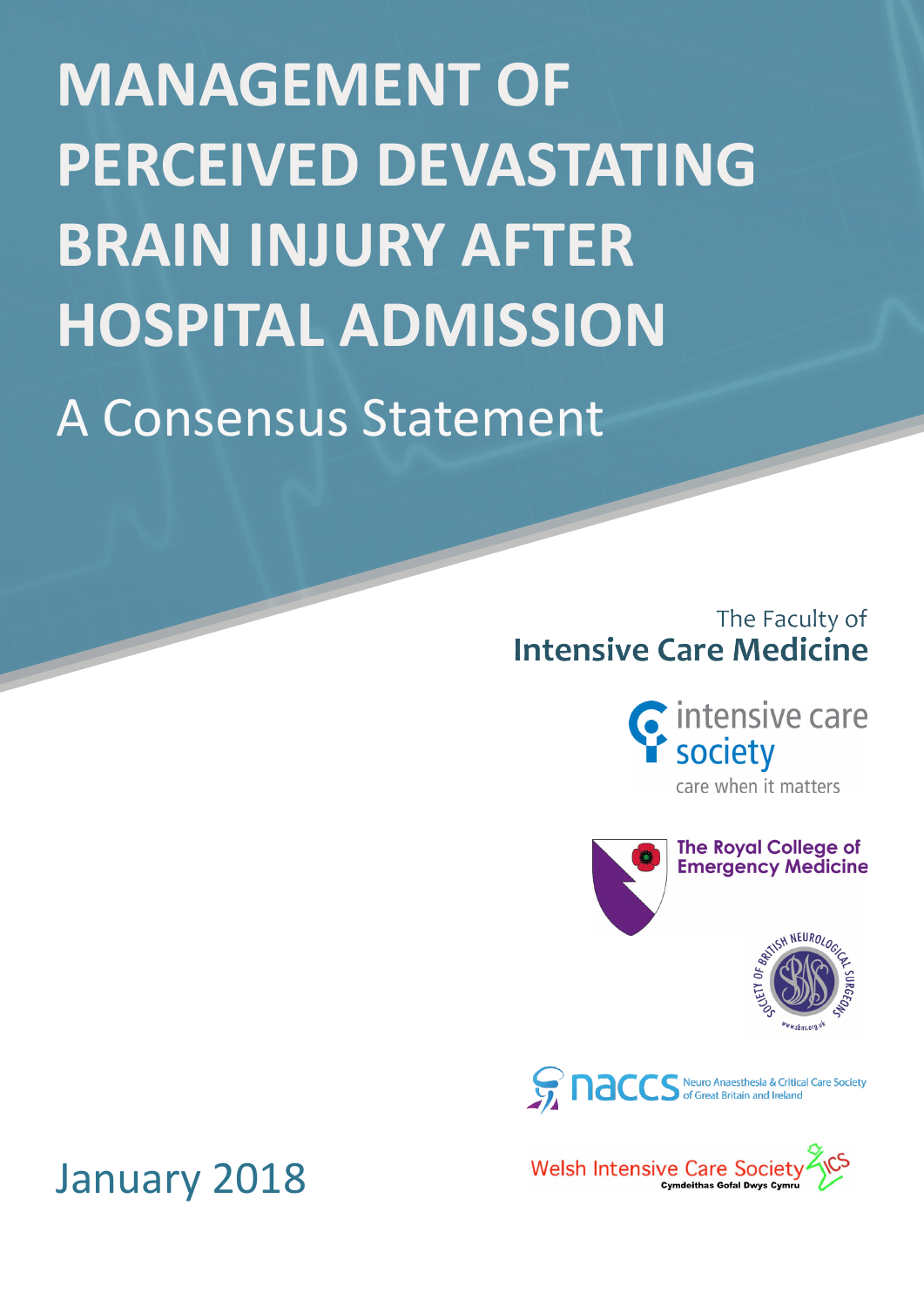### **CONSENSUS GROUP MEMBERSHIP**

Dr. Dan Harvey: Faculty of Intensive Care Medicine, Nottingham University Hospitals, Nottingham (Chair) Dr. John Butler: Royal College of Emergency Medicine, Manchester Royal Infirmary, Manchester Dr. Jeremy Groves: Intensive Care Society, Chesterfield Royal Hospital, Chesterfield Dr. Alex Manara: Organ Donation Advisor, Southmead Hospital, North Bristol NHS Trust, Bristol Prof. David Menon: University of Cambridge & Addenbrookes Hospital, Cambridge Dr. Elfyn Thomas: Neuroanaesthesia and Critical Care Society, Derriford Hospital, Plymouth Prof Mark Wilson, Society of British Neurological Surgeons, Imperial College NHS Trust, St Mary's Major Trauma Centre, London

### **ENDORSING ORGANISATIONS**

Faculty of Intensive Care Medicine (FICM) Intensive Care Society (ICS) Neuroanaesthesia and Critical Care Society of Great Britain and Ireland (NACCS) Royal College of Emergency Medicine (RCEM) Society of British Neurological Surgeons (SBNS) Welsh Intensive Care Society (WICS)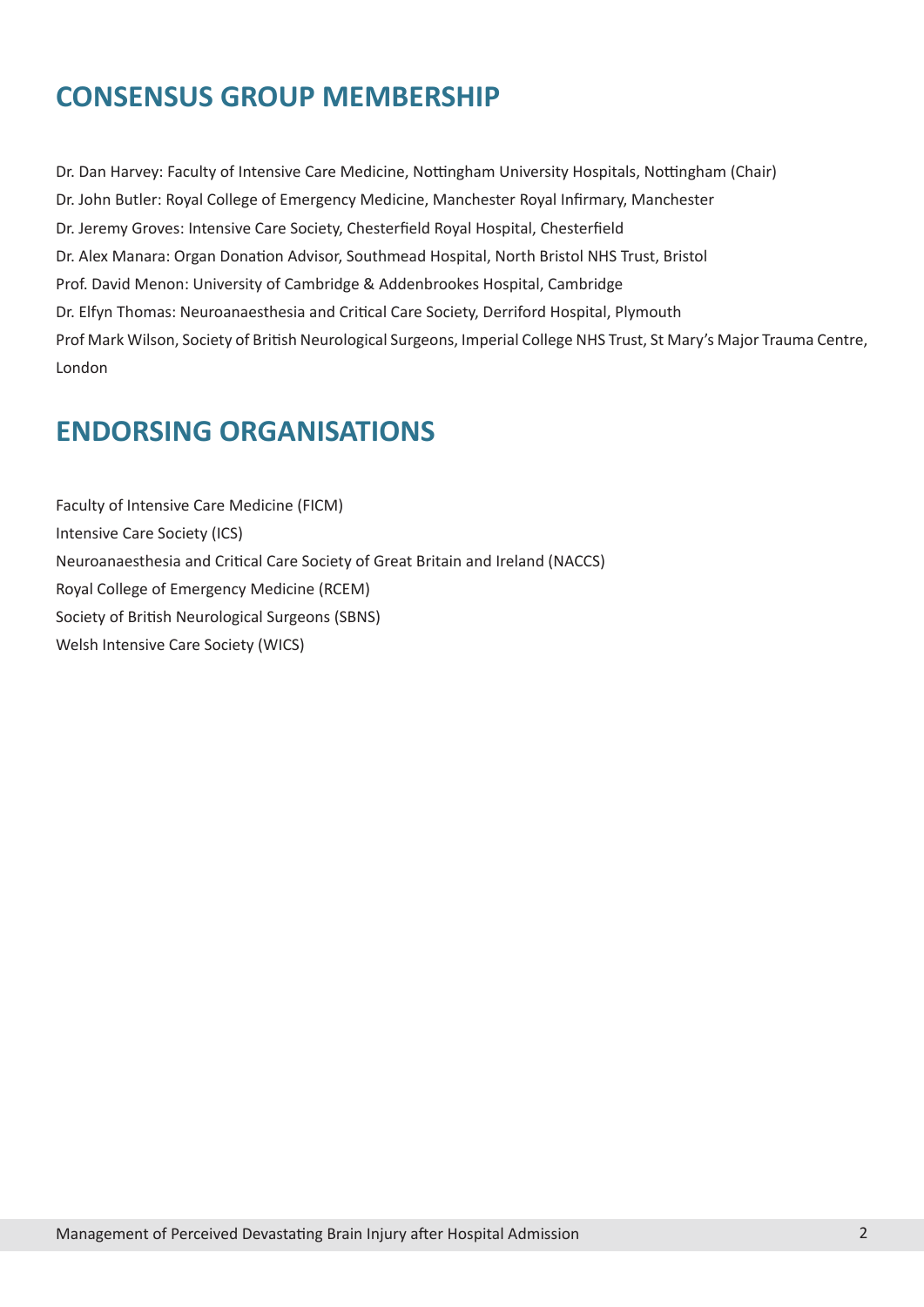# **1. INTRODUCTION**

It is recognised that accurate prognostication in life threatening brain injury is difficult, particularly at an early stage. The eventual outcome for such patients is often death or survival with severe disability. Many consider that admitting such patients to the Critical Care Unit<sup>i</sup> has little to offer in the absence of a therapeutic option, or that admission is inappropriate because it prolongs the dying process and is wasteful of precious resources. Therefore in these circumstances withdrawal of life sustaining treatments (WLST) is common practice and considered justifiable.

A UK neurosciences ICU which sought to change current practice by admitting this patient cohort for observation, primarily to aid prognostication, has recently published their experience<sup>1ii</sup>. This has confirmed in a UK context what many intensivists, neurologists and neurosurgeons already accept; that occasionally patients go on to make a good recovery despite very poor early prognostic signs<sup>2</sup>.

Without controlled studies the evidence to guide decision making will be weak when compared with other interventions in critical care. Such studies are unlikely and the risk of a 'self-fulfilling prophecy', with early prognostication leading to early WLST and death, continues to exist. Case series and the development of appropriate registries can be helpful in increasing the evidence base. Evidence based guidelines as constructed by agreed GRADE criteria in such circumstances will often lead to weak recommendations. Nonetheless the Neurocritical Care Society in the United States has recently undertaken a systematic review and made several recommendations<sup>3</sup> that have helped inform this consensus statement. The Joint Standards Committee of Faculty of Intensive Care Medicine (FICM) and the Intensive Care Society (ICS) recognises that the weak evidence base makes the development of guidelines and protocols difficult to justify, but believes that guidance in this area would help practicing clinicians deliver safe, effective, equitable and justifiable care within a resource constrained NHS. The Joint Standards Committee therefore convened a consensus group with representation from stakeholder professional organisations to produce this guidance.

This statement is intended to help consultants when making decisions on the management of patients admitted with a perceived devastating brain injury (DBI), and should not replace their clinical judgment.

*i CCU or ICU throughout this document ii also available open access at http://jounrals.sagepub.com/doi/full/10.1177/1751143716670410*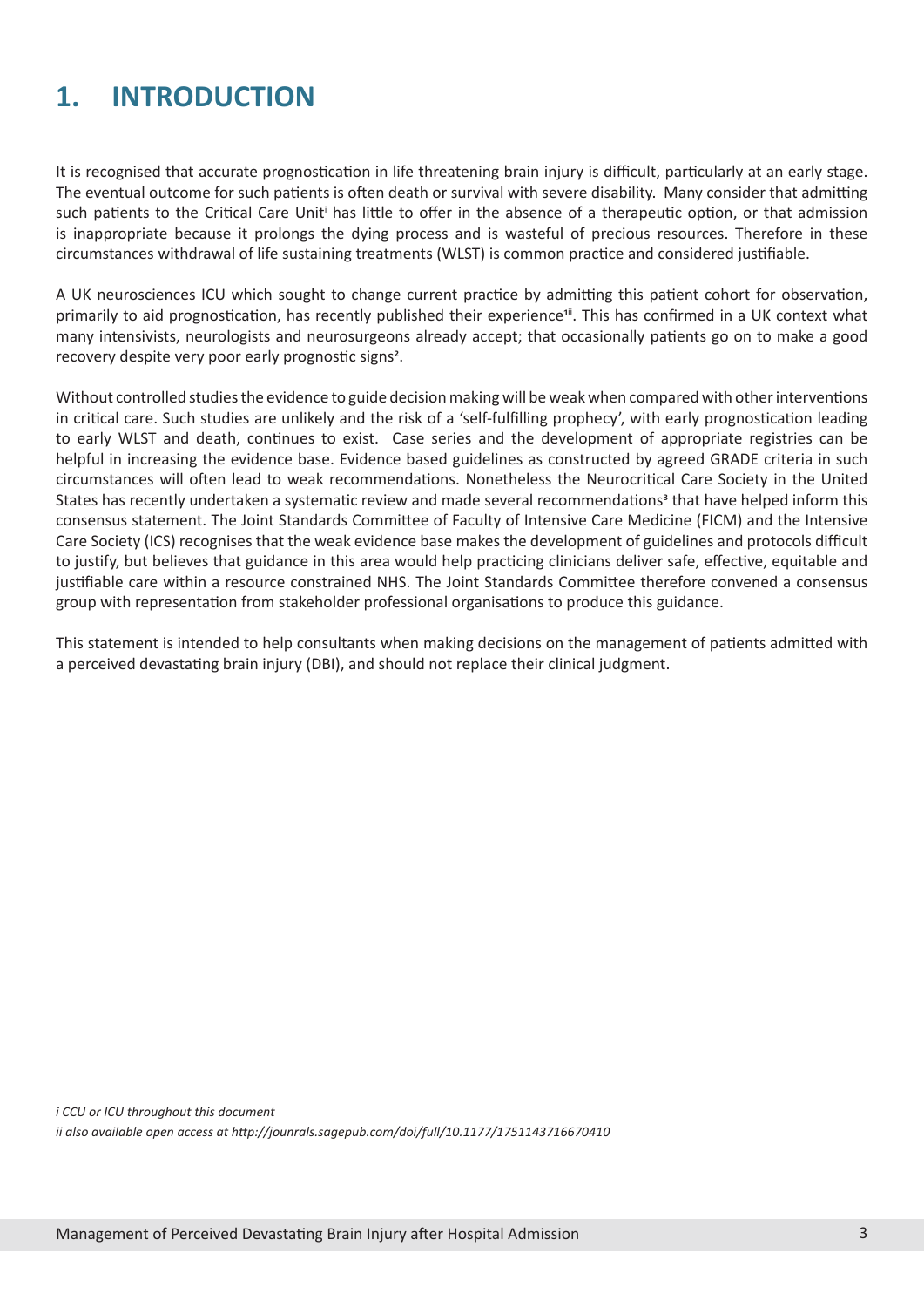# **2. DEFINITION OF DEVASTATING BRAIN INJURY (DBI)**

For the purpose of this statement DBI is defined as:

### *"Any neurological condition that is assessed at the time of hospital admission as an immediate threat to life or incompatible with good functional recovery AND where early limitation or withdrawal of therapy is being considered"*

This definition emphasises both the importance of an early clinical assessment of the mortality risk and the likely functional outcomes, as well as the proposed clinical course of action. It is derived from the recommendations of the Neurocritical Care Society<sup>3</sup> and from UK experience in admitting such patients from the Emergency Department (ED) to the ICU<sup>1,4</sup>. Many patients admitted with neurological conditions that are an immediate threat to life or considered as incompatible with a good functional recovery are still treated actively and aggressively. The definition is only met when a treatment limitation or withdrawal decision is also being considered at this early stage. This definition of DBI is not dependent on the underlying diagnosis. It can be used in patients with any primarily neurological diagnosis, most commonly traumatic brain injury, subarachnoid haemorrhage, intra-cerebral haemorrhage, stroke and hypoxic brain injury from a range of causes. The early limitation or WLST is usually considered in DBI because the presenting neurological insult is not thought to be compatible with survival and not amenable to active intervention. In practice this usually means that a short period of organ and airway support is provided in the emergency department followed quickly by a transition to palliative care and terminal extubation.

Although many patients with hypoxic brain injury following the return of spontaneous circulation after a cardiac arrest may have met the criteria for DBI in the past, currently only a minority of these patients have an early treatment limitation decision applied since current international post resuscitation guidelines<sup>5</sup> recommend the admission of such patients to ICU and delayed prognostication.

In the situation where patient centred outcomes are recognised to be unacceptable, *regardless of the extent of neurological improvement*, then early transition to palliative care without admission to ICU would be appropriate. **This consensus statement is intended to apply where the primary pathology is DBI**, rather than to the situation where DBI has compounded a progressive and irreversible deterioration in other life threatening co-morbidities.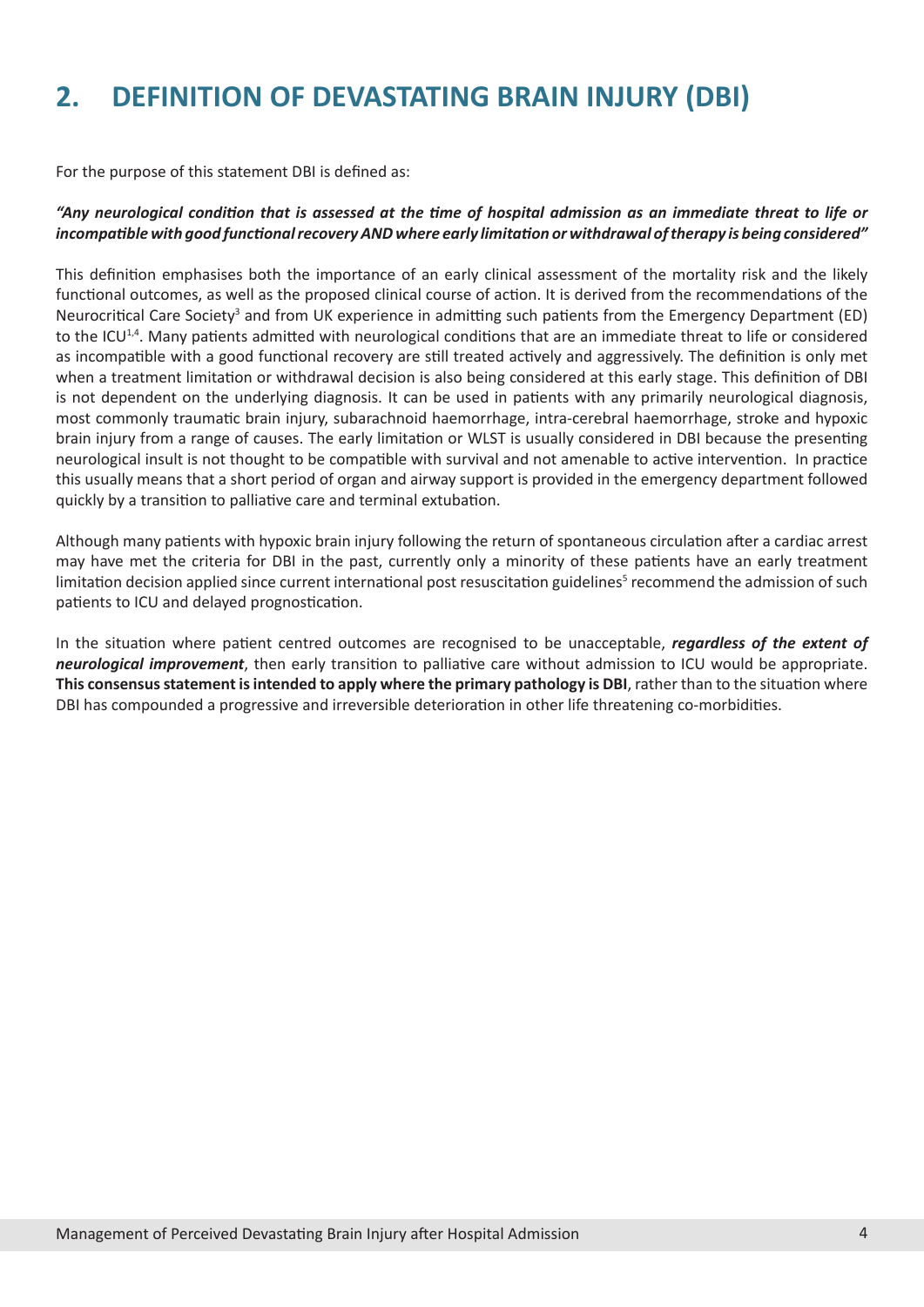# **3. RECOMMENDATIONS**

- **1.** Patients who present with severe brain injury often require time sensitive interventions. Where these are potentially meaningful in the overall clinical context, such interventions should be undertaken without delay.
- **2.** There are patients in whom severe brain injury is perceived to be devastating and active intervention not thought to be appropriate. However, prognostication at this stage can be inaccurate, and a period of physiological stabilisation and observation is recommended to improve the quality of decision making.
- **3.** Patients who are intubated will require admission to critical care for this period of observation, unless the extent of co-morbidity makes continued organ support of no overall benefit regardless of the extent of potential neurological recovery. Patients not requiring stabilisation with airway, ventilatory or circulatory support can be observed on a medical ward.
- **4.** During the period of observation the therapeutic aim is to provide cardiorespiratory stability in order to facilitate accurate neurological prognostication. If the patient's neurological function continues to deteriorate despite cardiorespiratory stability the multi-disciplinary team (MDT) may consider this to be an appropriate trigger for a decision to WLST. If the patient shows signs of improvement the MDT should reconsider the treatment limitation decision.
- **5.** Communication of the aims and goals of treatment should be consistent and made clear to the family and members of the MDT from the outset. Admission to ICU may raise unrealistic expectations. The patient's family should be informed of the expectation of continued deterioration with death the most likely outcome, but that additional time will increase the certainty of this prognosis.
- **6.** The duration of the period of observation should be determined by a combination of clinical judgement, changes in neurological function, the degree of support required to maintain physiological stability, and communication with patient's family to determine patient preferences.
- **7.** The diagnosis of brain stem death (BSD) often aids communication and decision making at the end of life. Continuation of intensive care in order to support the diagnosis of BSD is appropriate in such circumstances.
- **8.** Organ donation should be a routine consideration in end of life care planning.
- **9.** An approach for consent to organ donation should only occur after the family understand and accept the diagnosis of brain death or the reasons for WLST, and then undertaken in collaboration with a specialist nurse for organ donation.
- **10.** The Joint Standards Committee of the FICM and ICS should engage with other stakeholder organisations to remove barriers to the adoption of these recommendations. Stakeholder organisations should work with ICNARC and the Society of British Neurological Surgeons to ensure data are captured on this cohort within critical care, the emergency department and the wider hospital environment.
- **11.** Mortality is an inappropriate performance metric in this patient cohort. Detailed analysis is required to assess the effect of implementation of these recommendations on both individual consultant and unit mortality statistics, and to explain possible outliers that may result.
- **12.** Audit and analysis of outcome data for these patients should be routinely collected nationally to ensure good governance.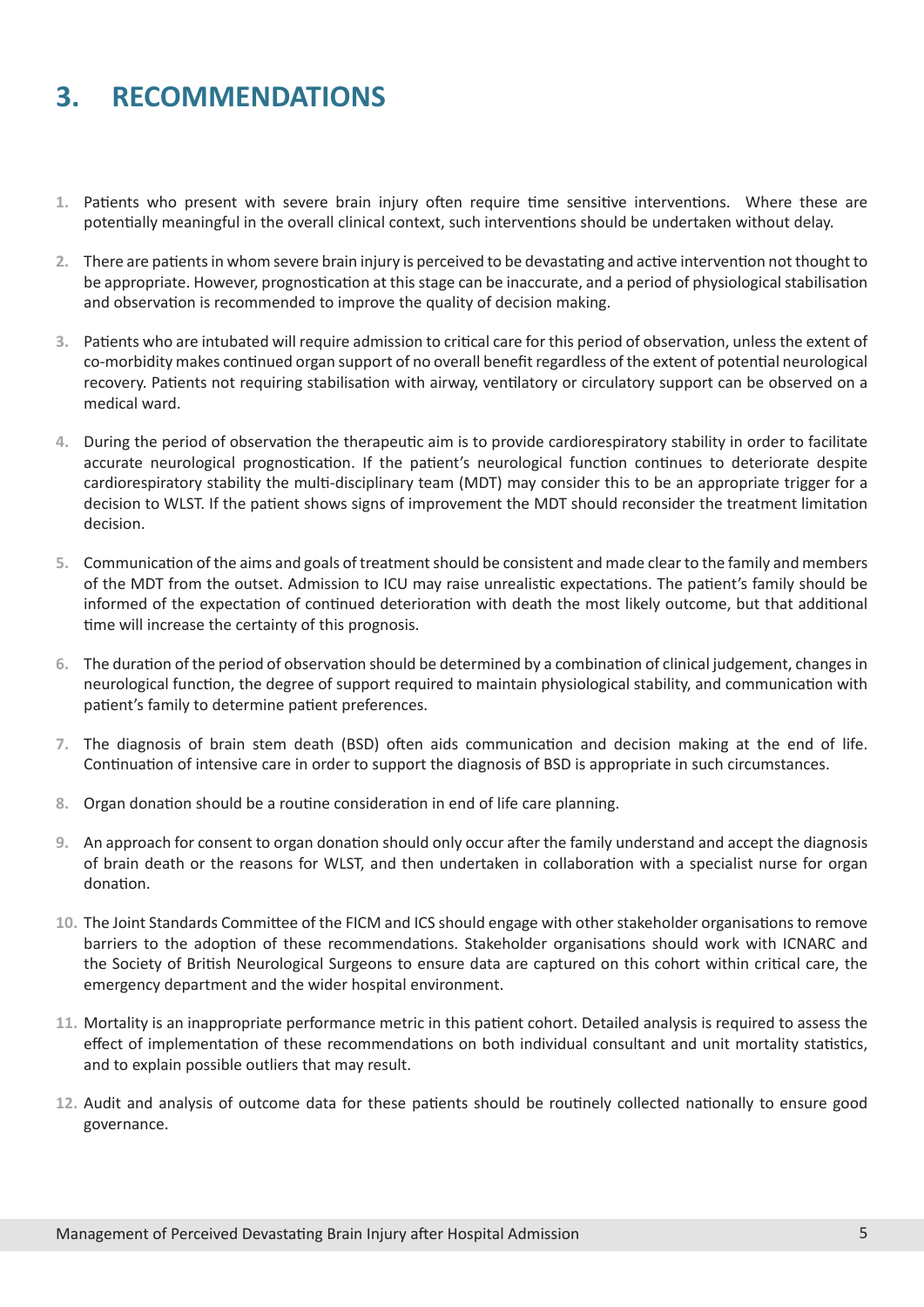# **4. PROGNOSTICATION**

The prognostication of outcome from neurological disease has received much attention. Some variables have prognostic significance across several diagnostic categories. These include age, conscious level at presentation, physiological status, extent of brain injury identified by imaging, and the presence and severity of co-morbidities<sup>6,7.</sup> These have been integrated to varying extents in disease-specific prognostic schemes for traumatic brain injury (TBI)<sup>8,9</sup>, aneurysmal subarachnoid haemorrhage  $10-12$ , intracerebral haemorrhage<sup>13</sup>, ischaemic stroke<sup>14</sup>, and cardiac arrest<sup>15,16</sup>. These schemes are based on probabilistic models that relate clinical features and investigations at presentation to outcome, and display varying degrees of accuracy and precision. While the performance of many of these schemes has been subject to validation in populations of patients, they all suffer from problems that make their application to individual patients unsatisfactory.

First, though their performance in groups of patients may be acceptable, the precision of prediction is either not routinely provided, or tends to be inadequate for decision-making in individual patients. For example, the CRASH prognostic model<sup>9</sup> often shows confidence intervals of up to  $\pm$  5% when predicting mortality in TBI. Consequently, a predicted mortality close to 100% may have a lower CI of ~95%, suggesting survival of one in 20 patients. Such imprecision may be particularly relevant when prognostic schemes that have been developed in one context are applied to a different clinical environment, where they may need recalibration to restore even baseline levels of precision<sup>17</sup>.

Second, many prognostic schemes tend to provide prediction of mortality, rather than functional outcome; a substantial failing when the quality of survival is seen as important by patients and their families. Where functional outcomes are provided, precision tends to be either unreported, or imperfect, as for mortality.

Third, even recently published prognostic schemes are reliant on large retrospective datasets, and consequently do not reflect current therapeutic possibilities. Accumulating data, and/or emerging advances and changed management in several conditions may invalidate prognostic expectations (as for the prognostic import of motor responses and myoclonus following cardiac arrest<sup>16</sup>), or a prognostic feature may undergo refinement in a way that was not appreciated when the original prognostic scheme was devised (as for myoclonus<sup>18</sup>). The sensitivity of prognostic features may be altered by changes in therapy (for example, the common use of pre-hospital sedation has diminished the prognostic power of the GCS19, and the significance of motor responses following cardiac arrest has been altered by the use of therapeutic hypothermia<sup>20</sup>). Further, newer therapies and more aggressive management may mean that current outcomes are often better than established prognostic schemes and past experience might suggest, even for conditions that might be perceived to be devastating $21,22$ .

Fourth, the validation of existing prognostic schemes is heavily confounded by the likelihood that patients with the worst expected prognosis often have less aggressive therapy or have therapy withdrawn<sup>23</sup>, making prediction of mortality a self-fulfilling prophecy<sup>24,25</sup>. This phenomenon can result in erroneous reinforcement of prognostic schemes. Even where patients do not die, their functional outcomes may not be as favourable as might have been achieved by continued aggressive therapy. Also there is an emerging realisation that severe brain injury takes a long time to achieve maximal outcome, and the typical assessment of outcome at hospital discharge, or even at six months may underestimate the quality of survival, particularly in patients who have undergone extremely aggressive management <sup>26</sup>.

Finally, societal expectations of what is accepted as a 'life worth living' are constantly being recalibrated, and many patients who are severely disabled express satisfaction with quality of life<sup>27-29</sup>. Understanding these changing trends is important if clinicians and clinical services are to reflect the expectations of the populations we treat.

However, notwithstanding these imperfections in prediction of outcome in individual patients, clinical care of patients with severe brain injury demands that clinicians make judgments regarding the advisability of continued active therapy in the face of a high risk of undesirable functional outcome<sup>7</sup>. Consequently, we need to find ways to provide greater assurance of prediction of such undesirable outcome. The change in status with physiological stabilisation, and the initial response to active therapy provides one route to such greater assurance. Most prognostic schemes are populated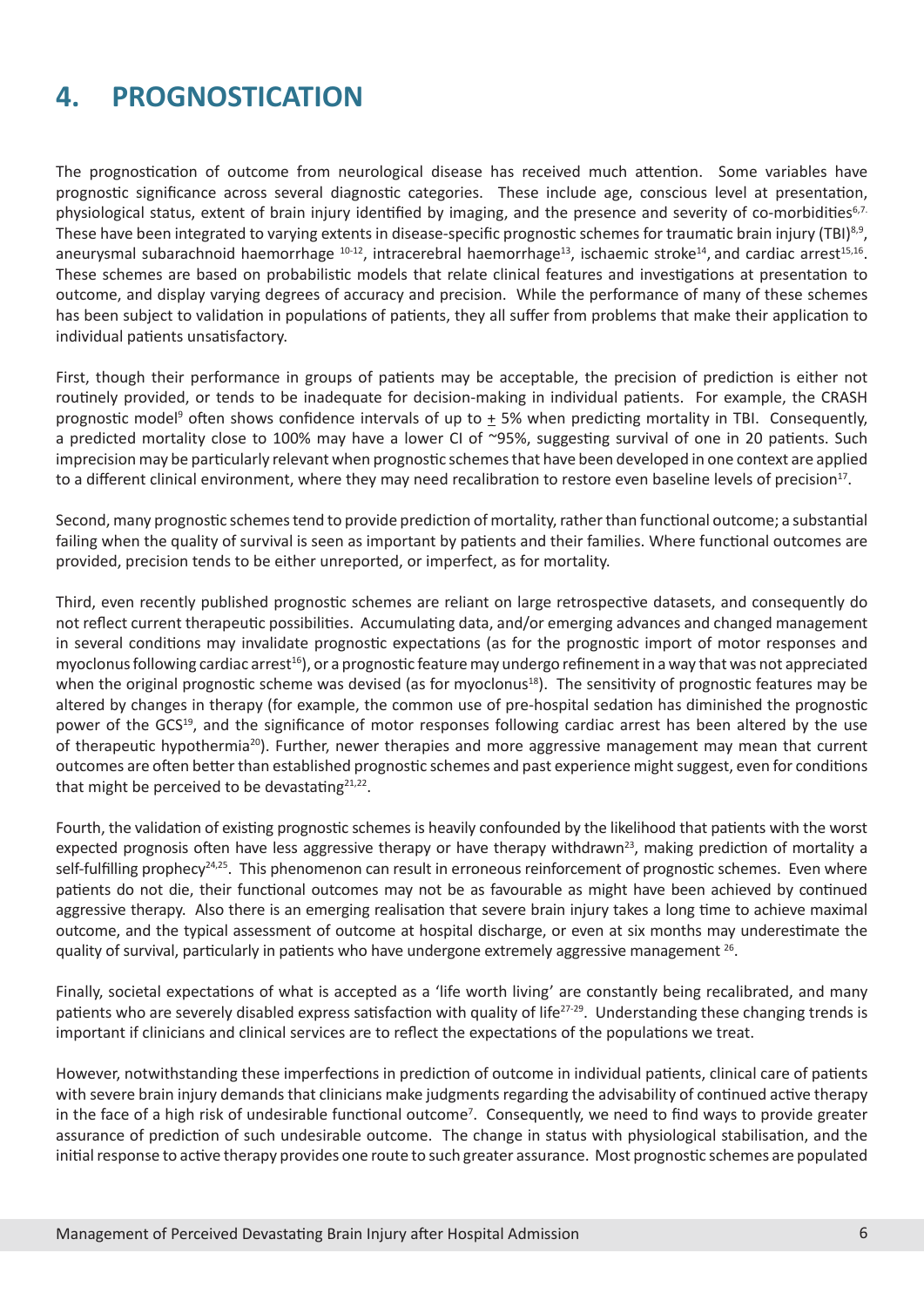by variables that are recorded at a single time point – typically at admission. Assessment of response to stabilisation and active therapy not only refines the precision of such prognostication, but also ensures that potentially retrievable patients are not mistakenly abandoned, and that the potential of clinical outcome in survivors is maximised<sup>7.</sup> Indeed, it is precisely this group of patients with the worst expected prognosis, who might have their outcome substantially benefitted by aggressive management and specialist care <sup>23,30,31</sup>. The period of such stabilisation and interval to reassessment will depend on the individual patient, but may lie between 24 and 72 hours.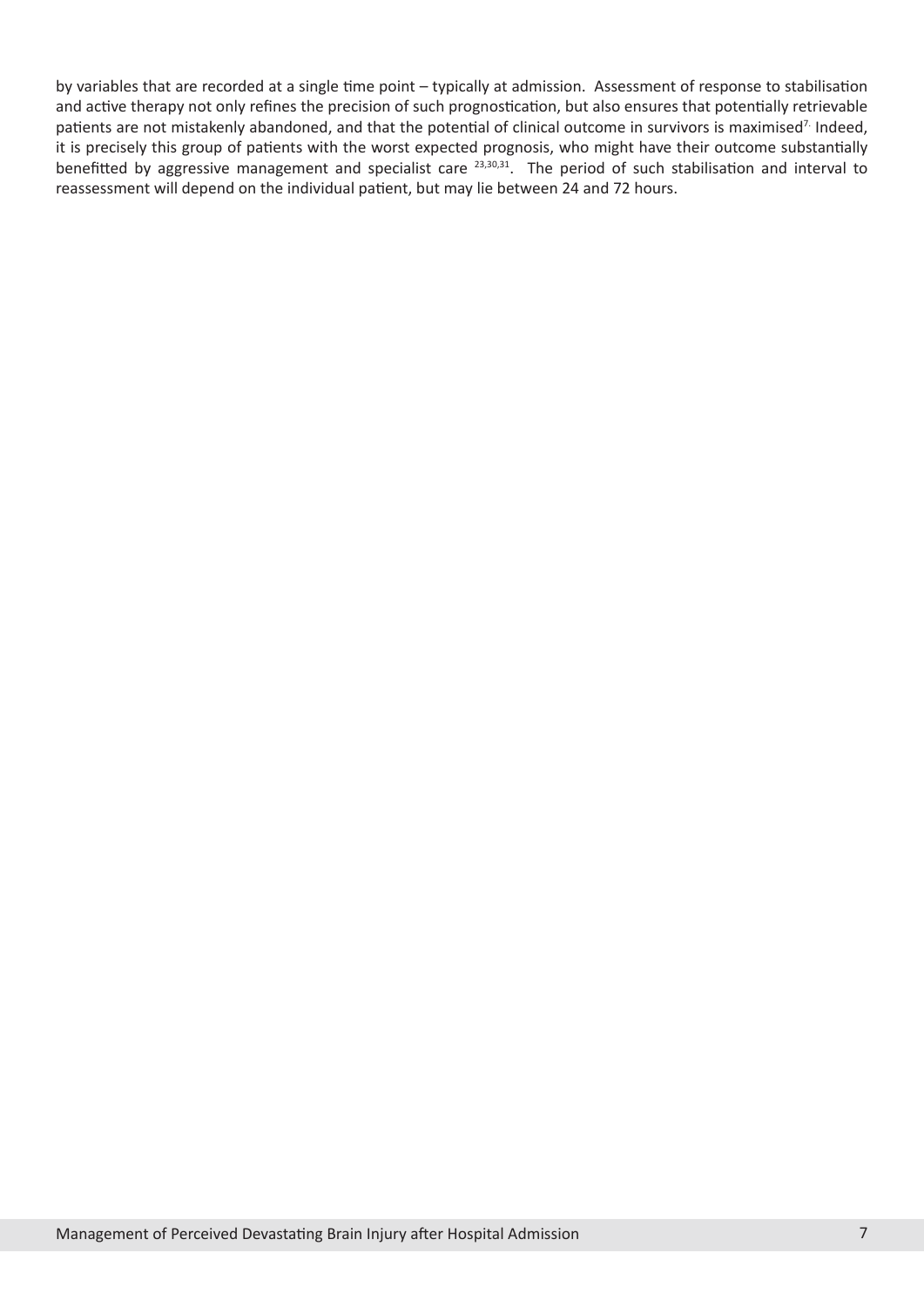## **5. OBSERVATION AND LIMITATIONS OF THERAPY**

The purpose of an admission to ICU in the context of DBI is to provide physiological support whilst allowing further time for observation and monitoring, rather than the prolongation of an inevitable death. Observations and further investigations are aimed at confirming the initial prognostication and the exclusion of potential confounders. Treatment limitations should be agreed and communicated with patient's family and ICU team at the outset. This may include limitation of additional organ support and interventions, for example renal replacement therapy, neurosurgical interventions, ICP monitoring and the application of a DNACPR decision.

The key observation is simple repeated clinical monitoring of conscious level (Glasgow Coma Score)<sup>iii</sup> and pupillary reactions after physiological stability has been achieved and any confounders<sup>1</sup> recognised and treated. This management can be provided in the patient's local ICU. The development of physiological instability and organ dysfunction during the period of observation is common. Mechanical ventilation and inotropic support are usually required and are appropriate. When a rapid and significant escalation in therapy is required to maintain physiological stability, the responsible consultant should review the relative harms and burdens of continued intensive care regularly.

In patients who show an improvement in their neurology, further discussion with a regional neurosciences centre is recommended; repeat imaging, neurophysiological studies and / or patient transfer may be required.

The use of sedative medication early in the presentation of patients with DBI is recommended as a part of emergency resuscitation to prevent secondary brain injury, for example during intubation $32$ . After that sedatives should only be used if required to control seizures, allow tolerance of mechanical ventilation, and to manage any concerns about pain or distress. Concerns of this kind often suggest neurological recovery and consideration should be given to transitioning to active therapy. The doses used should be kept minimal to allow continued observation of the pupils and motor responses, and sedation holds practiced as usual.

A proportion of patients with DBI will develop raised intracranial pressure with subsequent brainstem compression and secondary hypertension during the period of observation. This is the expected progression of many conditions presenting as DBI. Short acting sedative agents may be used to manage the hypertension but there are advantages to the use of short acting Beta-blocking agents (e.g. esmolol) in this context. It may be considered appropriate to continue and indeed escalate support to allow a diagnosis of brain stem death when this is a possibility. The diagnostic certainty of death confirms prognostication and futility, and can aid communication with families.

### **Co-Morbidity**

Age is recognised to significantly worsen the outcome of patients with critical illness and brain injury<sup>9</sup>, a relevant factor may be the incidence of comorbidity. The influence of comorbidity on the decision to admit a patient to ICU should be the same for a patient with DBI as for patients with other diagnoses. Even in the minority of cases that may have good neurological outcomes, there will usually be functional deficits. Recovery will be prolonged and may require aggressive interventions. If these aspects are unacceptable or inappropriate for a patient, then the additional prognostic certainty as to the exact neurological deficit resulting from DBI is not helpful in decision-making. In the situation where patient centred outcomes are recognised to be unacceptable, *regardless of the extent of neurological improvement*, then early transition to palliative care without admission to intensive care would be appropriate. This consensus statement is intended to apply where the primary pathology is DBI, rather than to the frequent situation where DBI has compounded progressive and irreversible acute or chronic deterioration in other organ function.

#### **Communication**

An admission to intensive care is usually for therapeutic purposes, which can improve the patient's chances of achieving an outcome acceptable to them. Intensive care admission usually leads to hope and expectations amongst patients, families and the wider MDT (including their treating intensive care team). In the situation of admission of DBI for the purposes of prognostication such hopes and expectations need to be managed by honest and realistic discussions of the most likely outcome. Multi speciality communication is important in ensuring consistency.

#### *iii See Appendix 1*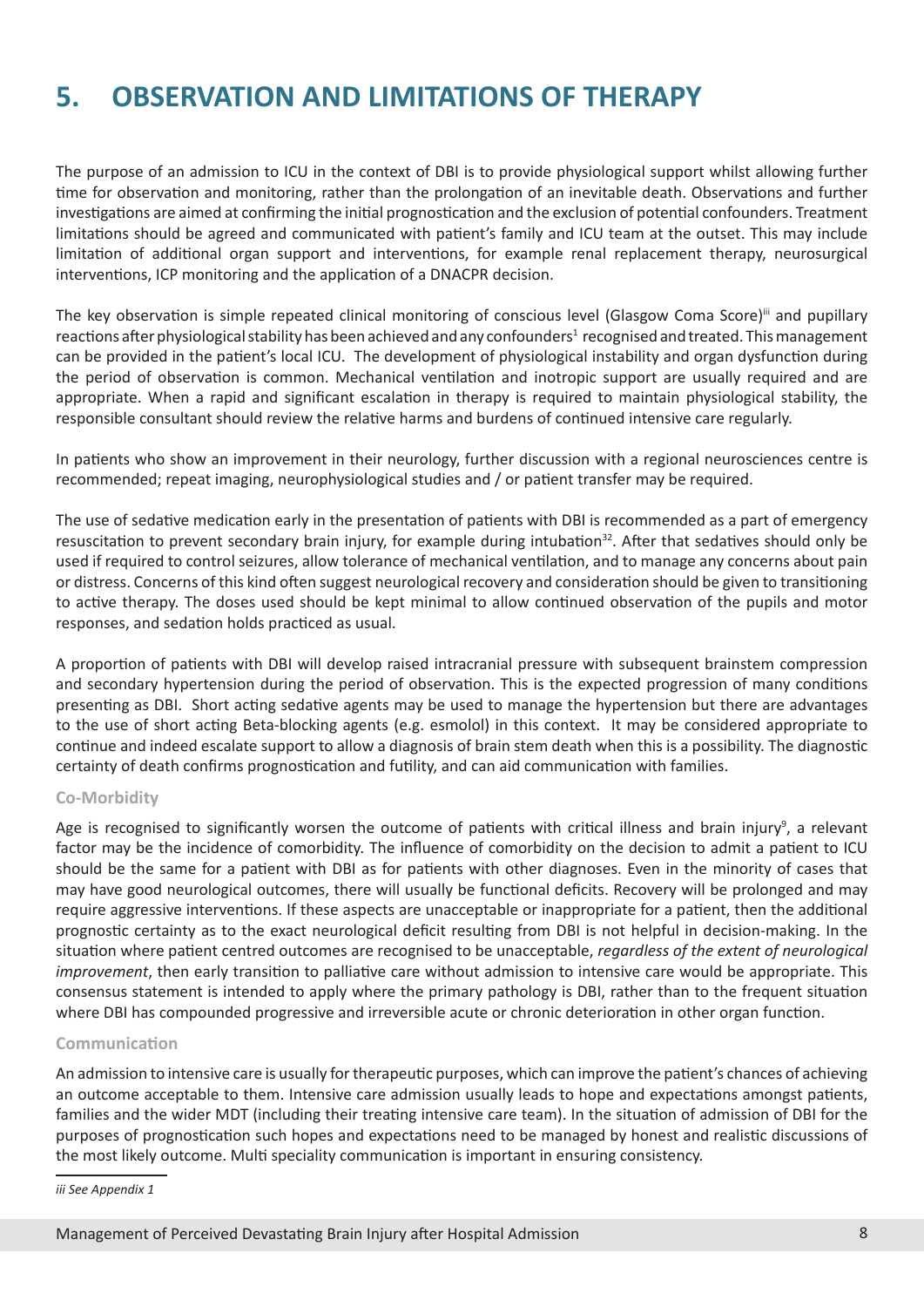It is important that all parties understand the reasons for ICU admission, any limitations in applied therapies, and the likely trajectory of deterioration and subsequent death. Difficult conversations may need to occur in stages, and communication should be tailored to the needs of patients and families. Establishing the patient's values and preferences is useful in planning end of life care. Intensive care teams are experienced in the transition from active therapy to palliative care, and it may be that the emotional impact of this experience is reduced with intensive care admission.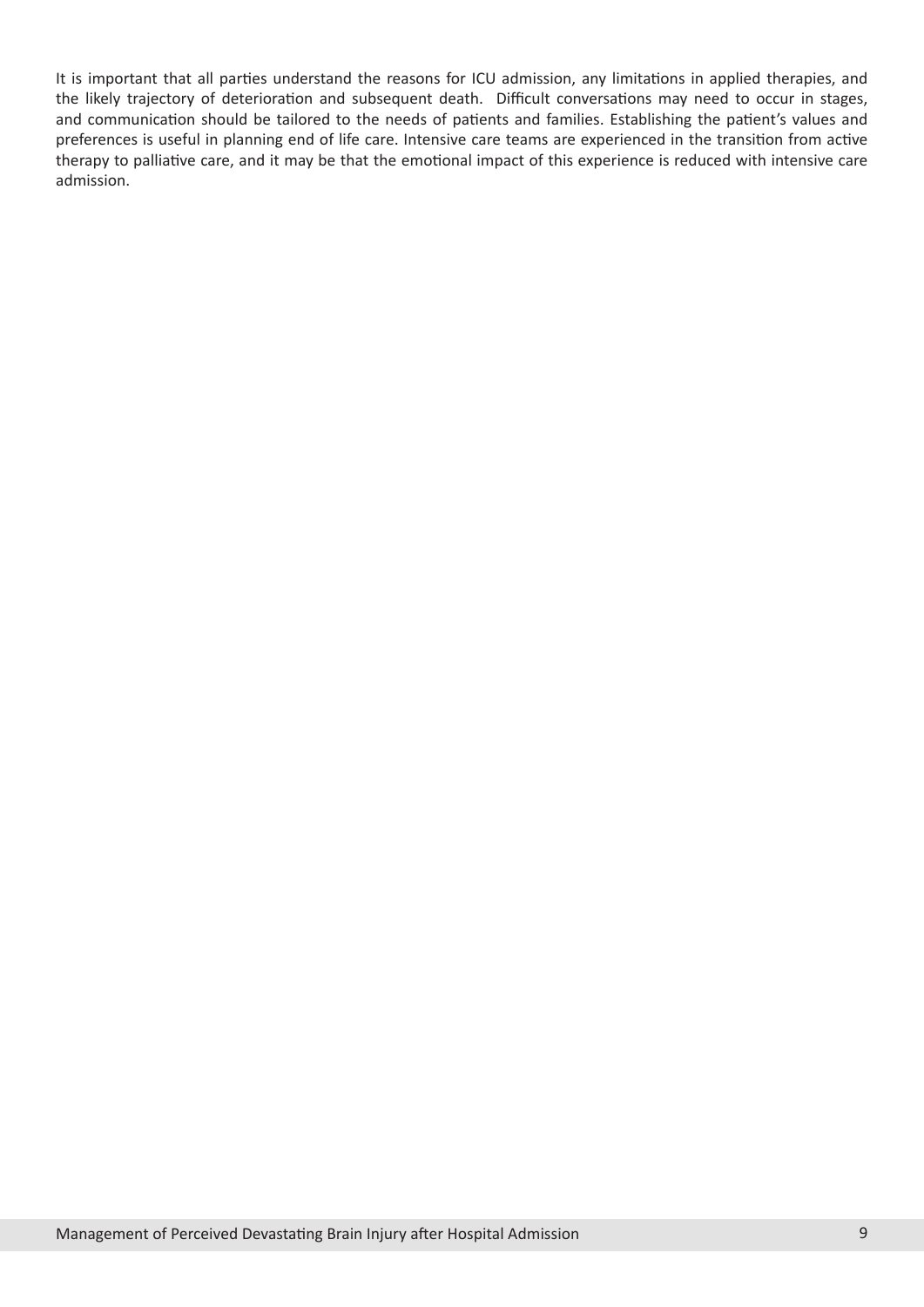### **6. TRANSITION TO ACTIVE THERAPY**

Improvements in neurological status should prompt rapid clinical re-evaluation and consideration of escalation in therapy to continue to support recovery and other specific measures to protect the brain. The patient should be discussed once again with regional neurosciences centre, as a change of focus to active management of intracranial pathology may necessitate further investigation and / or transfer to a tertiary neurocritical care facility.

It is important that the treating MDT remains clear about the aims and goals of treatment at all times. If there is improvement and the patient is transitioned to active therapy this should be clearly documented, along with any limitations that remain in force, and the new treatment goals communicated to patient's family and the MDT. It is essential to ensure that the family's expectations remain realistic, explaining that any initial improvement may be transitory and is a trigger for continued observation and support, and not necessarily an indication of an improved prognosis.

A clear understanding of patient wishes and preferences will influence decision making in such circumstances, as discussed in the next section.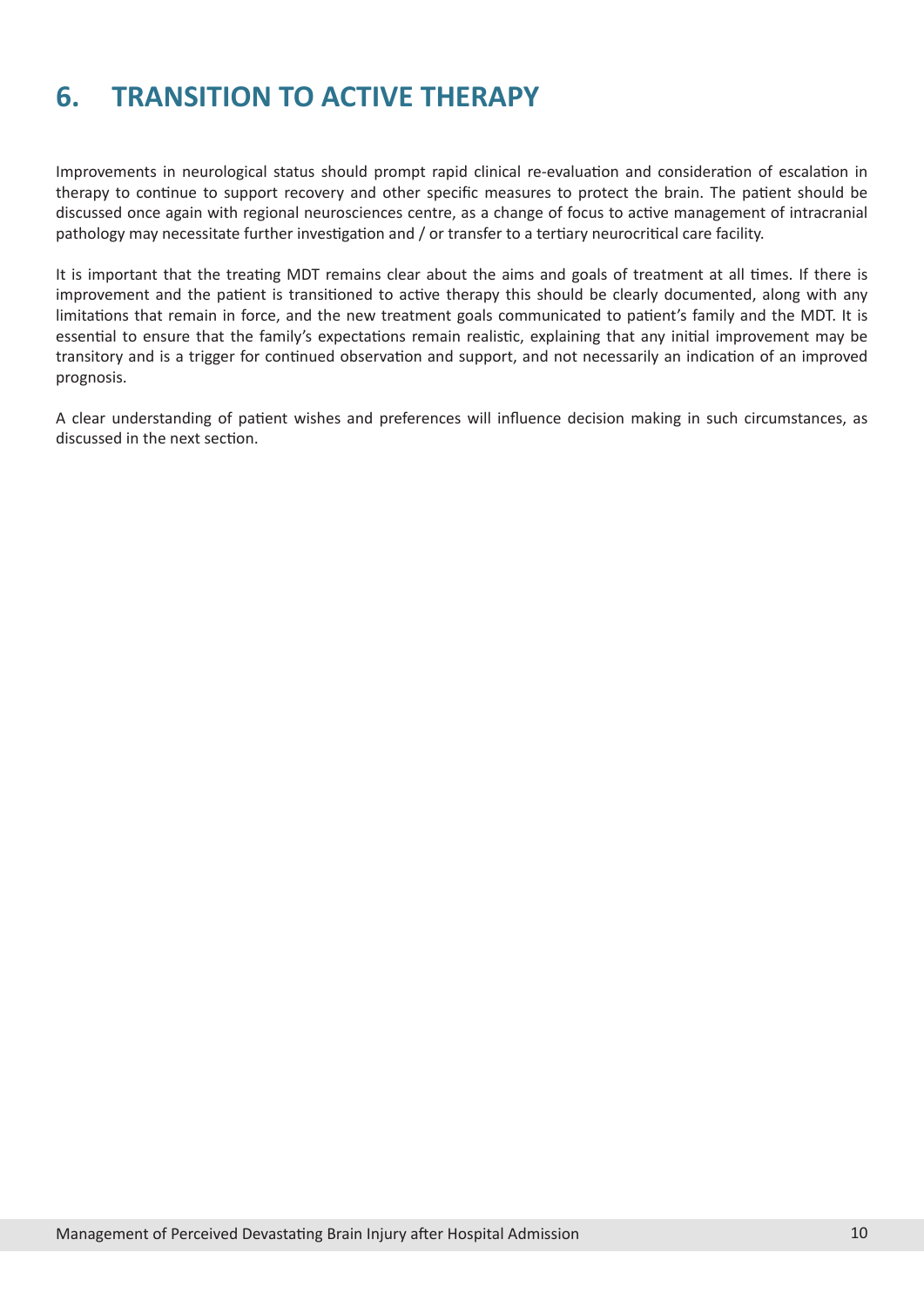### **7. TRANSITION TO END OF LIFE CARE & ORGAN DONATION**

A crucial intervention in the DBI pathway is delaying the decision to WLST and achieving physiological stability <sup>3</sup>. The primary objective is to stabilise the patient and allow more time to observe the patient ensuring accurate prognostication. A minority of patients will show signs of neurological improvement and their treatment plan should be revised accordingly. The majority will however deteriorate further or even progress to neurological death. The increased time afforded by delaying the WLST will also allow secondary objectives to be met i.e. better communication, planning and delivering individualised end of life care and the consideration of organ donation when appropriate<sup>1,4</sup>.

End of life care planning should begin at the time of admission to the ED or ICU rather than at the time of making a decision to WLST. This begins with a frank and open discussion with the relatives including the high likelihood of death and the possibility of survival with disability. The interview with the relatives should also explore the patient's values and preferences and incorporate these into a bespoke end of life care plan<sup>33</sup>. A shared decision making approach between the clinical staff and the family should be adopted as recommended by many international critical care societies<sup>34</sup> and required by the Mental Capacity Act (Adults with Incapacity Act in Scotland). This avoids both a paternalistic approach to decision making or an informed approach where relatives have to make difficult decisions at a stressful time<sup>33</sup>. All treatment plans must identify clear objectives and outcomes within a specific time frame and these should be agreed with the patient's relatives 35. The value of incorporating palliative care as part of the end-of-life care in ICU is increasingly accepted as a means of improving the quality of care<sup>36</sup>. It aims to prevent and relieve suffering by means of early identification, assessment and treatment of pain and other physical, psychosocial and spiritual problems<sup>37</sup> 38.

Consideration of organ donation should begin when a patient continues to deteriorate and WLST is being considered, or alternatively when it appears likely that a patient will meet the criteria for confirming death using neurological criteria. Both scenarios should lead to an early notification and discussion with a specialist nurse in organ donation (SN-OD) as recommended by the National Institute for Health and Clinical Excellence<sup>39</sup> and best practice guidelines<sup>40</sup>. The relatives should not be approached to request organ donation until they have accepted the futility of continued organ support and the reasons for the WLST and the consequent inevitability of death, or after the confirmation of death using neurological criteria. It is good practice to decouple the conversation about neurological testing or the WLST from the family approach regarding organ donation<sup>41</sup>. A planned and collaborative approach between the ICU team and the SN-OD team should be routine practice<sup>35</sup>. This not only improves the quality of the information and support provided to the family, but also improves consent rates<sup>42</sup>.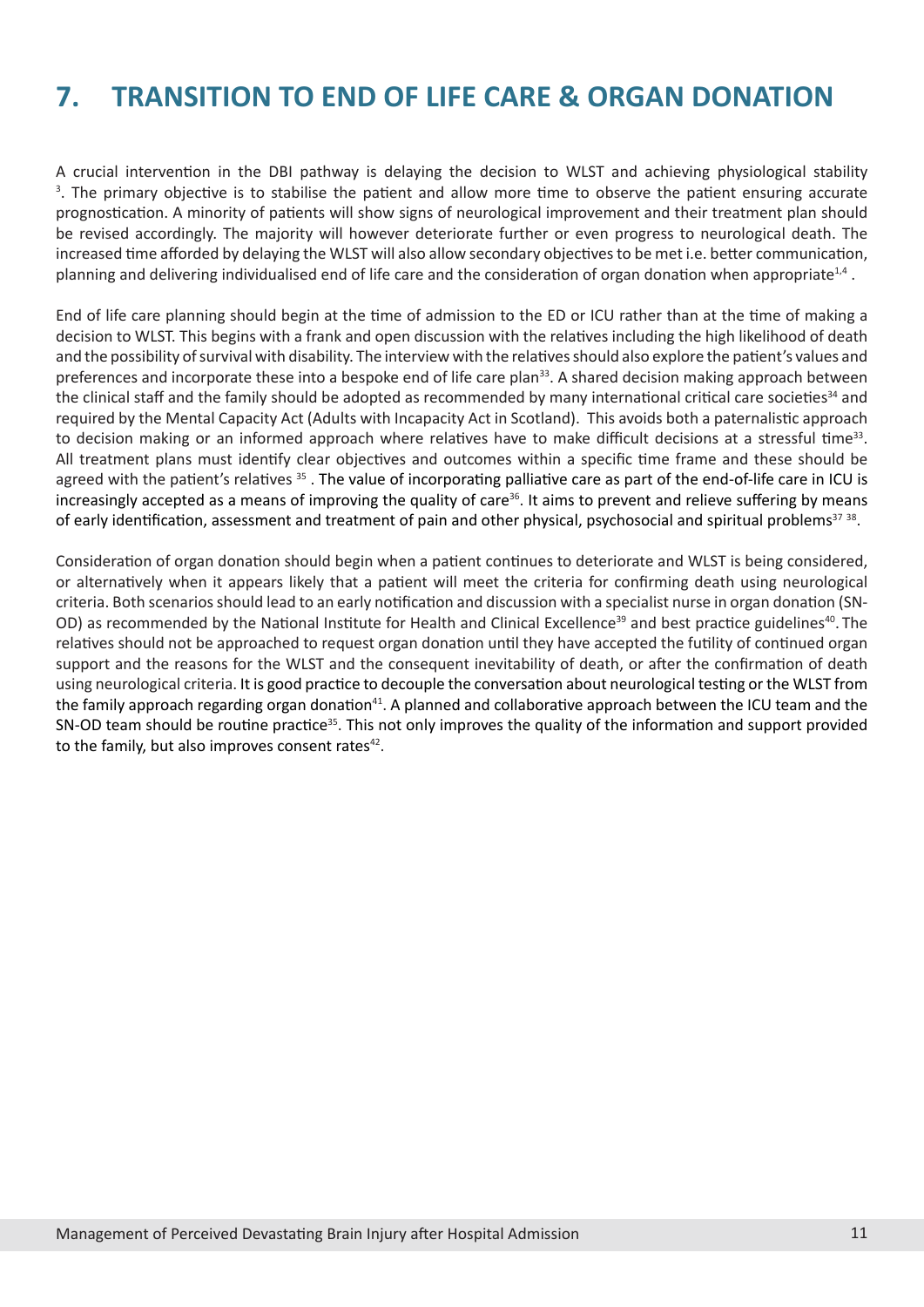# **8. GOVERNANCE**

- There should be an identified lead clinician for the management of DBI patients within each trust. This could be incorporated within existing clinical management roles, for example within the Emergency Department, Intensive Care or Neurology / Neurosurgical Services.
- Prospective audit of patients admitted with DBI should be undertaken locally and nationally.
- Cases from this patient cohort should be regularly reviewed in a multi-disciplinary meeting, for example morbidity and mortality meetings.
- In clinical environments where the transfer of DBI patients is sometimes necessary, joint case review with regional centres would be ideal.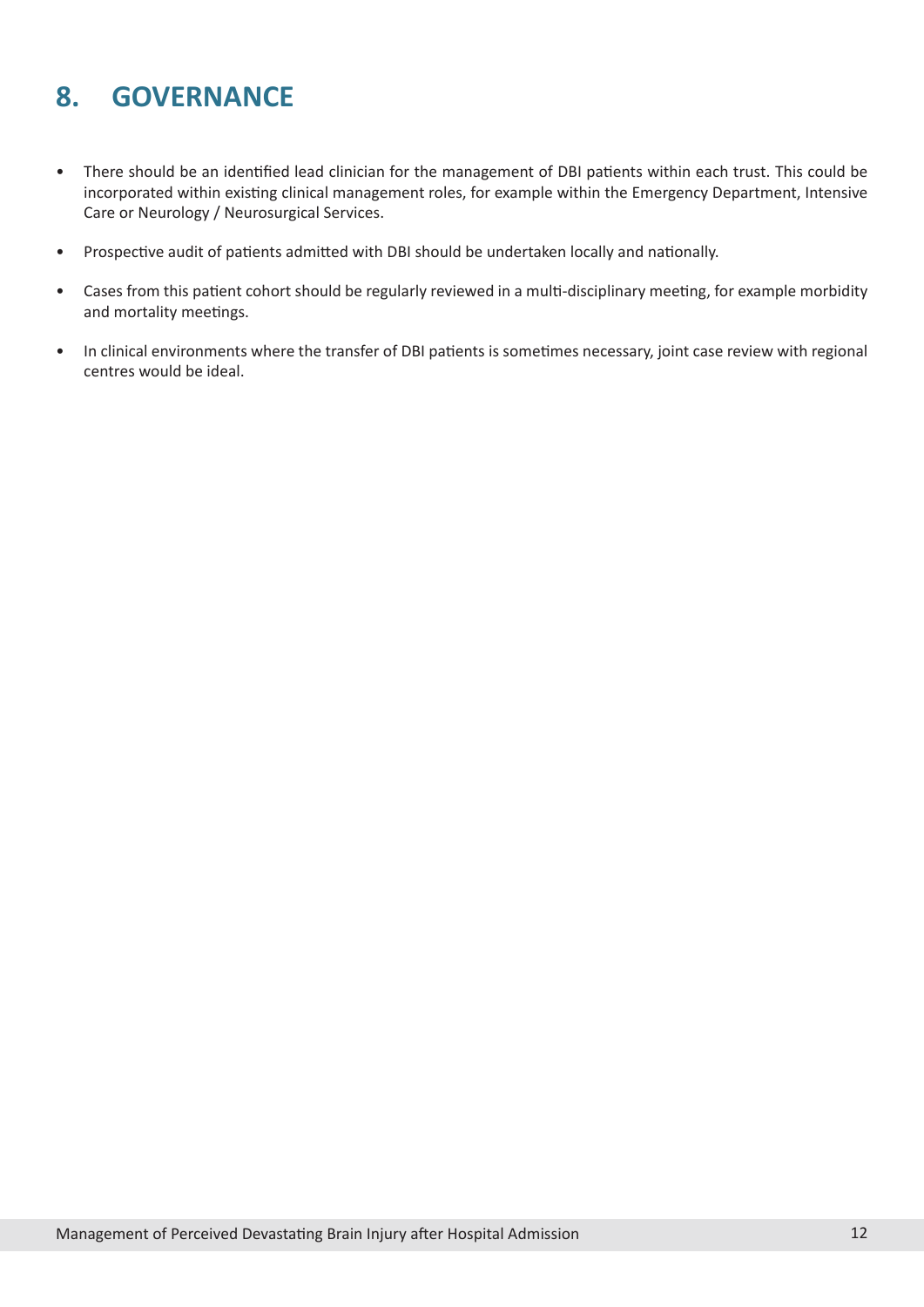# **9. EXISTING RELEVANT GUIDANCE**

- Good Medical Practice. General Medical Council. 2013.
- Treatment and care towards the end of life. Good practice in decision-making. General Medical Council. 2010.
- Mental Capacity Act 2005, HM Government & Adults with Incapacity (Scotland) Act 2000.
- Guidelines for the Provision of Intensive Care. Faculty of Intensive Care Medicine and The Intensive Care Society. 2015.
- Organ donation for transplantation: early identification of potential organ donors. National Institute of Health and Care Excellence. 2016.
- Timely identification and referral of potential organ donors. National Health Service Blood and Transplant. 2012.
- Approaching the families of potential organ donors. National Health Service Blood and Transplant. 2013.
- A code of practice for the diagnosis and confirmation of death. Academy of the Royal Colleges. 2010.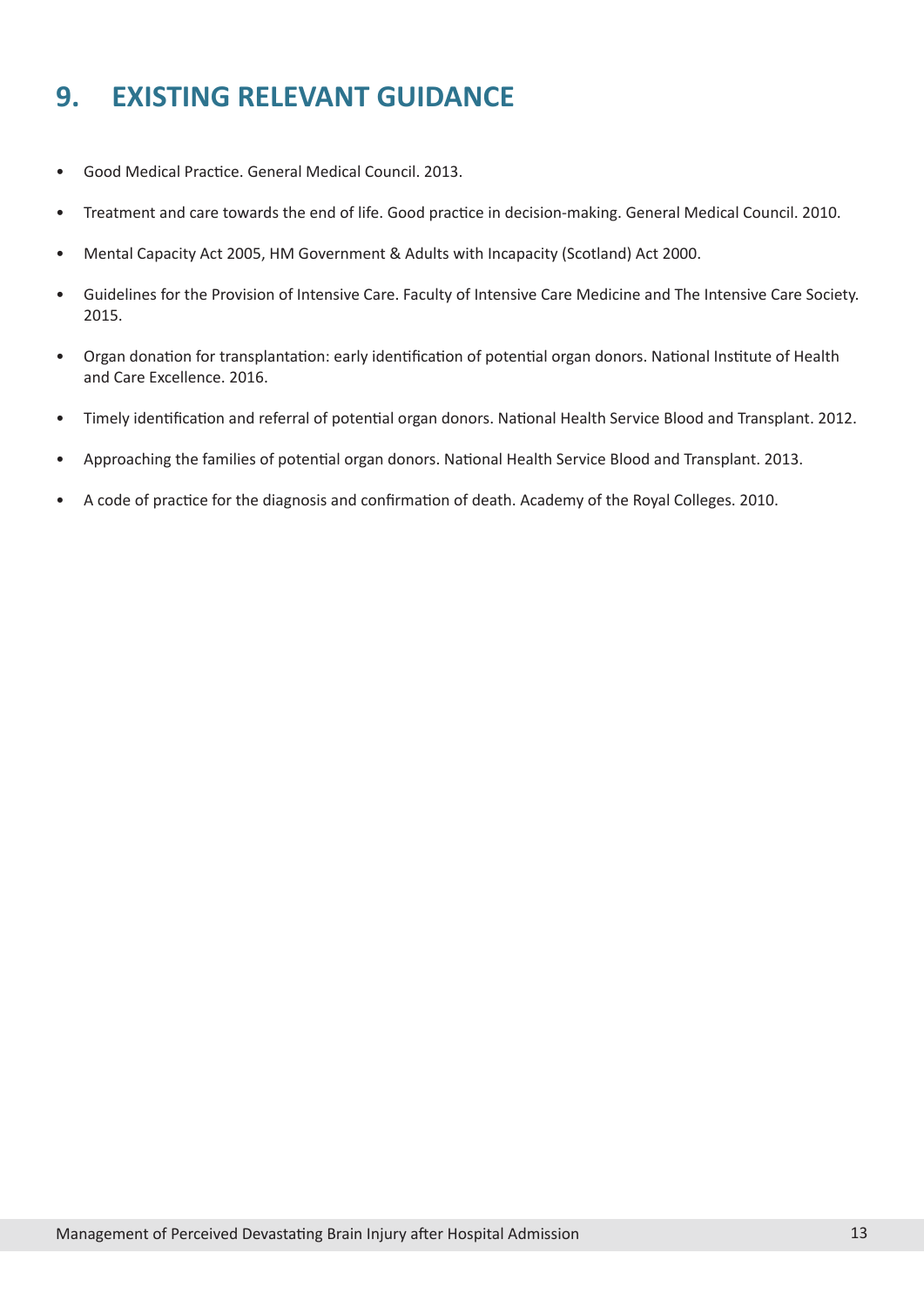# **10. BARRIERS TO IMPLEMENTATION**

**Resources**

#### ICU Capacity

Even in countries with considerably higher ICU capacity than the UK the practical, moral and financial impacts of using increased ICU resources at the end of life are increasingly recognised<sup>43</sup>. The equitable and ethical management of scare ICU beds and resources is an everyday challenge for ICU consultants in the UK and a skill that is expected of this role. Relevant GMC guidance is useful, for example Good Medical Practice states *"Decisions about what treatment options can be offered may be complicated by resource constraints – such as funding restrictions on certain treatments in the NHS, or lack of availability of intensive care beds. In such circumstances, you must provide as good a standard of care as you can for the patient, while balancing sometimes competing duties towards the wider population, funding bodies and employers".*

### ED Capacity

It is envisaged that admission of patients with DBI to critical care units will have little impact on emergency department capacity. While there may be a delay while a critical care bed is obtained this is likely to be similar to, or less than, the time taken to manage treatment withdrawal with in the emergency department.

#### Equipment

Access to specialised investigations (MRI, EEG) or techniques (ICP monitoring) may hamper decisions on prognostication and optimal management of the DBI patient outside a regional centre. Early communication with the regional neuroscience centre is recommended.

### Communication & Referral Pathways

The frequency with which some critical care staff will manage DBI patients will be low, particularly in smaller units. Confidence in decision making will be improved by good communication and referral pathways between regional neuroscience centres and secondary care hospitals.

#### **Quality Metrics**

#### ICNARC, Unit and Hospital Mortality

The available data on outcomes for patients with DBI is limited for the reasons outlined in the introduction. This lack of outcome data, and potentially the impact of high mortality, may hamper acceptance of the potential benefit of a prognostication window. Lack of demographic, subgroup and length of stay information may prejudice appropriate resource allocation by both providers and commissioners.

#### Surgical Outcomes

There are good reasons to question the use of mortality statistics as a measure of the quality of surgical practice<sup>44</sup> and the abuse of such statistics serves as a potential barrier, and a disincentive, to decision making in the patient's best interest in the setting of DBI. We recommend that these patients are excluded from the neurosurgical / intensive care unit's quality metrics which make use of standardised mortality ratios as an outcome measure. It may be helpful if the admitting consultant were to be the duty intensivist.

#### **Education**

Improved understanding of which patient subgroups may benefit from a prognostication window will require collection of quality data, and our recommendations include the capture of robust data. The existing evidence base and the results of future data analysis need to be understood by clinicians and this subject area would be an appropriate topic for local CPD sessions.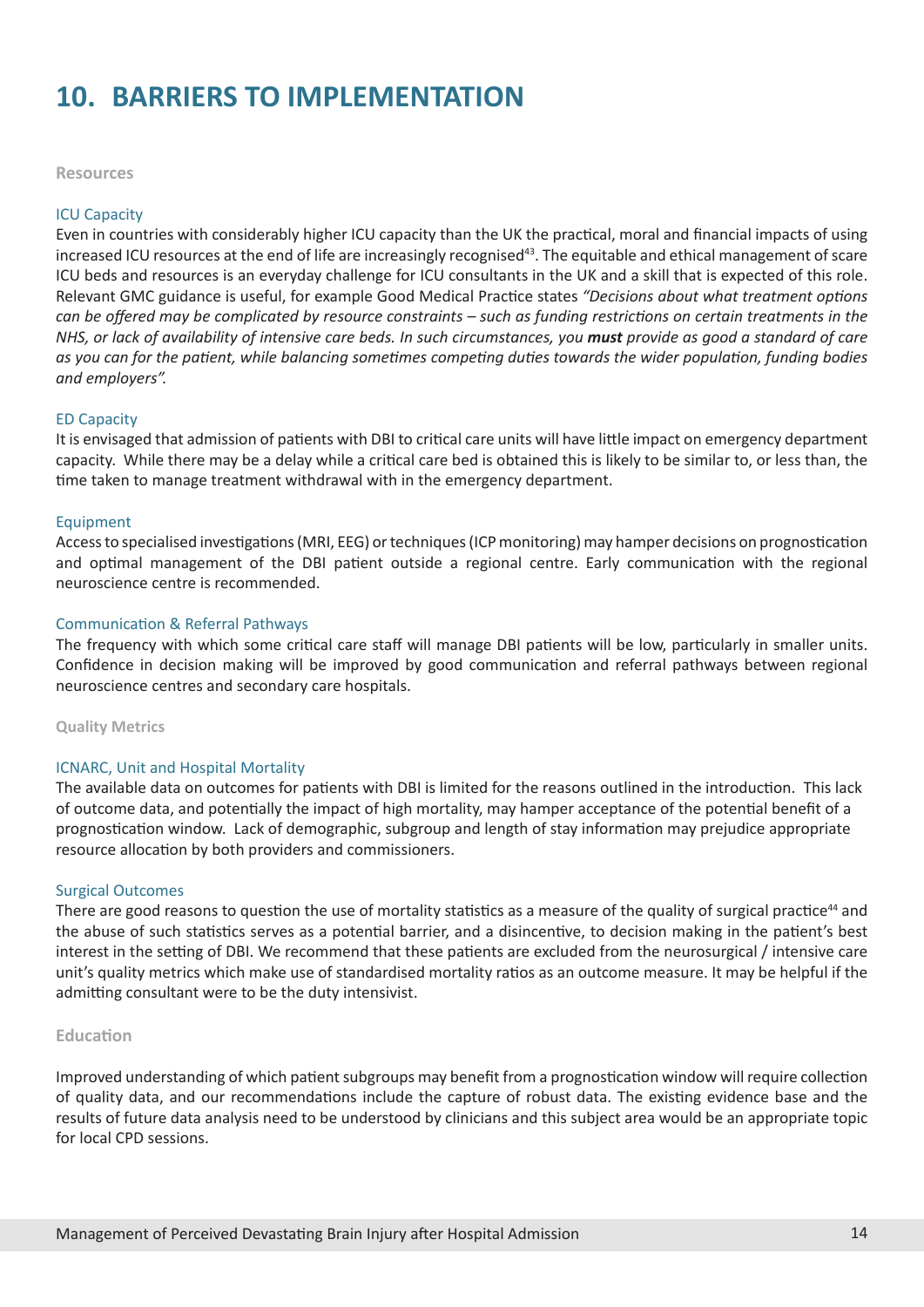### **Staff Training**

### Communication Skills

Managing the expectations of relatives and staff when a patient is admitted with limited prospect of recovery will require excellent communication skills. Advanced communication training can be a useful addition to intensive care unit educational programs<sup>45</sup>.

### Psychological Issues

The multi professional staff who look after patients with limited prospective of recovery may need psychological support. Existing unit resources may be supplemented by specific support mechanisms, e.g. Swartz rounds.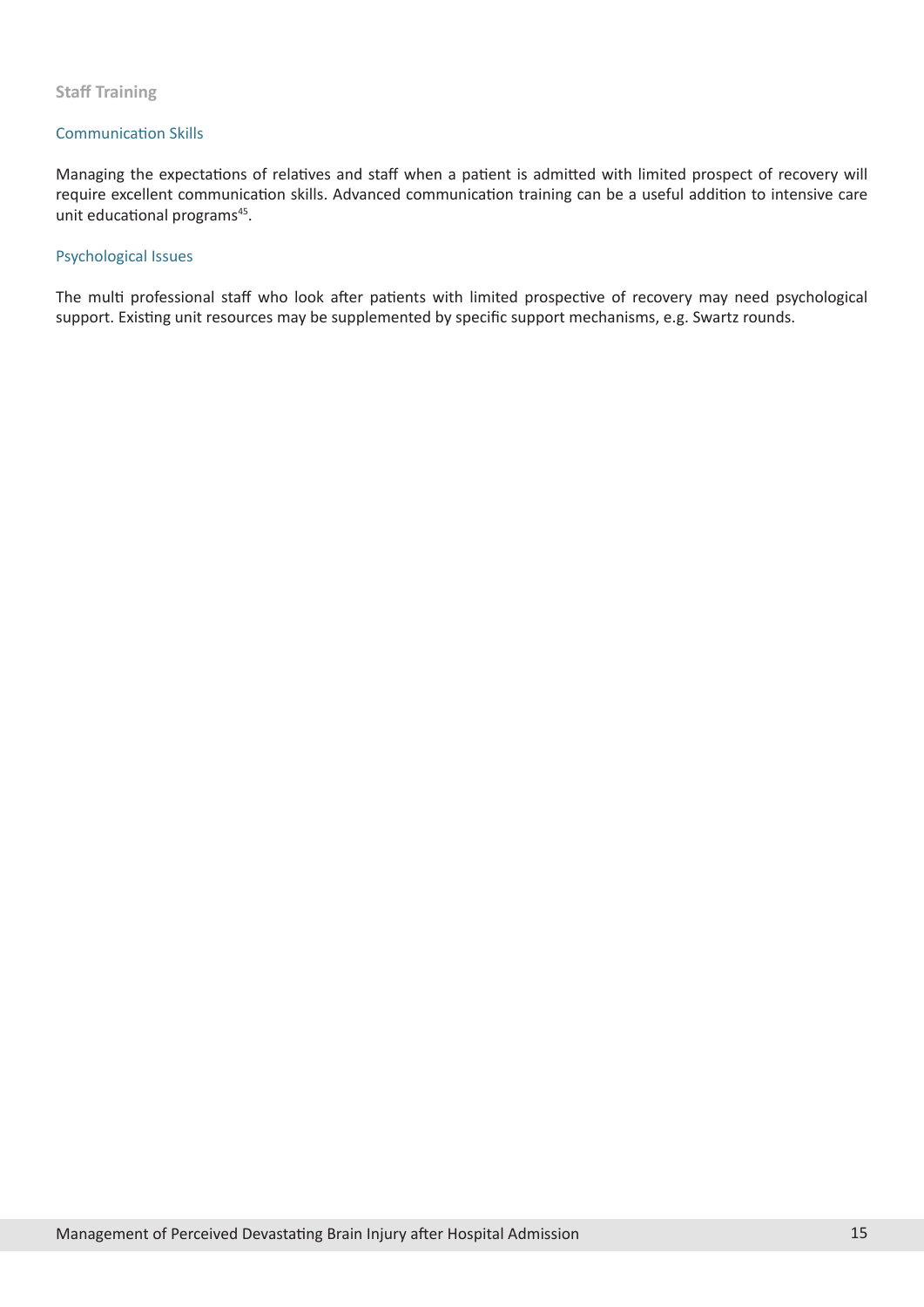### **Appendix 1: Table of potential confounders of poor initial GCS in TBI**

**Drugs (prescription, administered, illicit) inc. alcohol**

**Seizure activity**

**Spinal cord injury** 

**Direct cranial nerve injury**

**Physiological derangement (hypotension, hypoventilation, hypoxia and hypercapnia)** 

**Ophthalmological injury / conditions**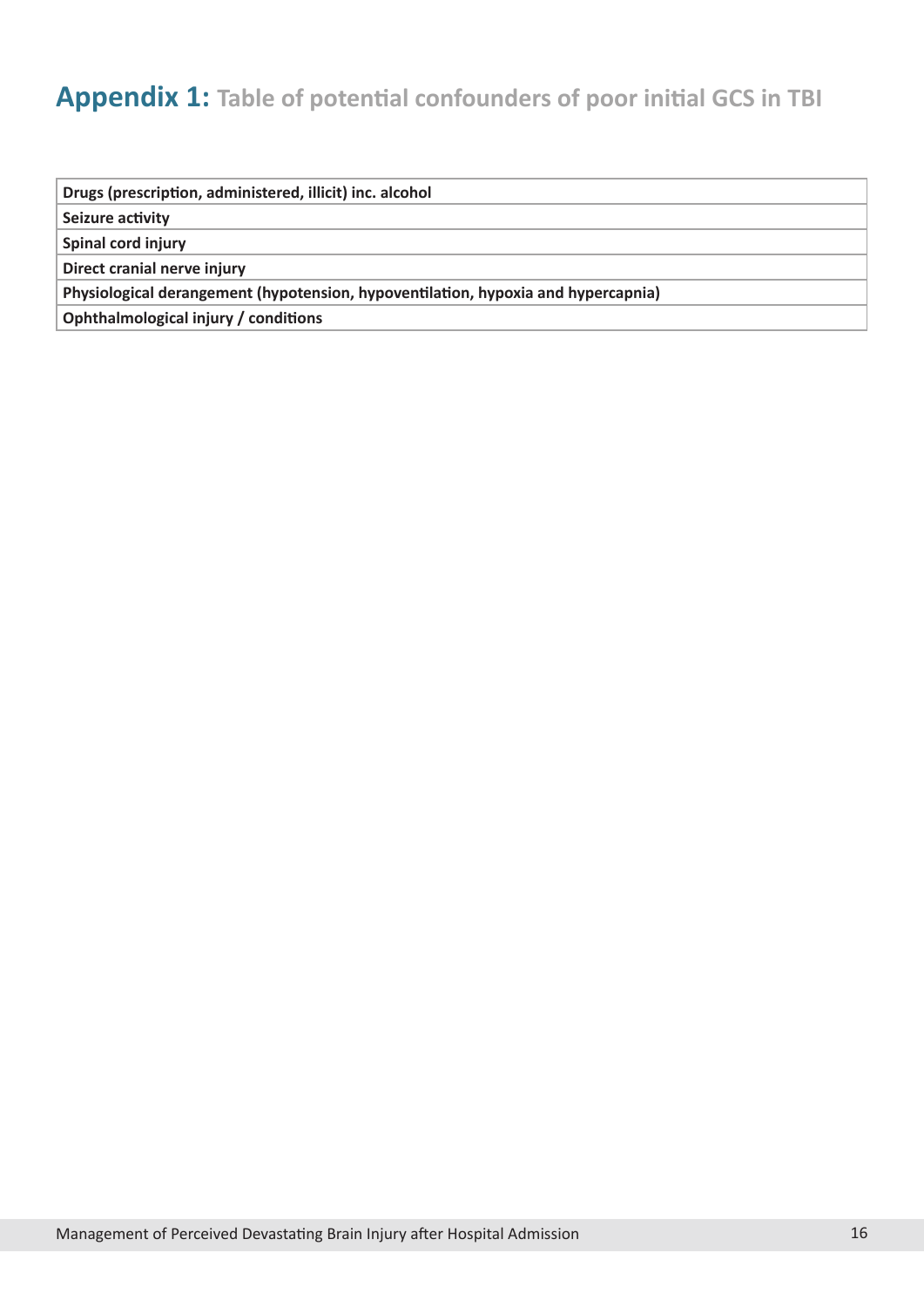### **REFERENCES**

- 1. Manara AR, Thomas I, Harding R. A case for stopping the early withdrawal of life sustaining therapies in patients with devastating brain injuries. Journal of the Intensive Care Society 2016;:1–7.
- 2. Chamoun RB, Robertson CS, Gopinath SP. Outcome in patients with blunt head trauma and a Glasgow Coma Scale score of 3 at presentation. Journal of Neurosurgery 2009;111(4):683–7.
- 3. Souter MJ, Blissitt PA, Blosser S, et al. Recommendations for the Critical Care Management of Devastating Brain Injury: Prognostication, Psychosocial, and Ethical Management. Neurocrit Care 2015;23(1):4–13.
- 4. Manara AR, Thomas I. Outcomes of the first full year of implementing a devastating brain injury pathway. Journal of the Intensive Care Society 2017;18(1):83–3.
- 5. Nolan JP, Soar J, Cariou A, et al. European Resuscitation Council and European Society of Intensive Care Medicine 2015 guidelines for post-resuscitation care. Intensive Care Medicine. 2015;41(12):2039–56.
- 6. Wijdicks EFM, Rabinstein AA. Absolutely no hope? Some ambiguity of futility of care in devastating acute stroke. Critical Care Medicine 2004;32(11):2332–42.
- 7. Smith M. Treatment withdrawal and acute brain injury: an integral part of care. Anaesthesia 2012;67(9):941– 5.
- 8. Steyerberg EW, Mushkudiani N, Perel P, et al. Predicting outcome after traumatic brain injury: development and international validation of prognostic scores based on admission characteristics. PLoS Med 2008;5(8):e165–discussione165.
- 9. MRC CRASH Trial Collaborators, Perel P, Arango M, et al. Predicting outcome after traumatic brain injury: practical prognostic models based on large cohort of international patients. BMJ 2008;336(7641):425–9.
- 10. Hunt WE, Hess RM. Surgical risk as related to time of intervention in the repair of intracranial aneurysms. Journal of Neurosurgery 1968;28(1):14–20.
- 11. Teasdale GM, Drake CG, Hunt W, et al. A universal subarachnoid hemorrhage scale: report of a committee of the World Federation of Neurosurgical Societies. J Neurol Neurosurg Psychiatr 1988;51(11):1457.
- 12. Sano H, Satoh A, Murayama Y, et al. Modified World Federation of Neurosurgical Societies subarachnoid hemorrhage grading system. World Neurosurg 2015;83(5):801–7.
- 13. Parry-Jones AR, Abid KA, Di Napoli M, et al. Accuracy and clinical usefulness of intracerebral hemorrhage grading scores: a direct comparison in a UK population. Stroke 2013;44(7):1840–5.
- 14. Smith EE, Shobha N, Dai D, et al. Risk score for in-hospital ischemic stroke mortality derived and validated within the Get With the Guidelines-Stroke Program. Circulation 2010;122(15):1496–504.
- 15. Wijdicks EFM, Hijdra A, Young GB, Bassetti CL, Wiebe S, Quality Standards Subcommittee of the American Academy of Neurology. Practice parameter: prediction of outcome in comatose survivors after cardiopulmonary resuscitation (an evidence-based review): report of the Quality Standards Subcommittee of the American Academy of Neurology. Neurology 2006;67(2):203–10.
- 16. Rossetti AO, Rabinstein AA, Oddo M. Neurological prognostication of outcome in patients in coma after cardiac arrest. Lancet Neurol 2016;15(6):597–609.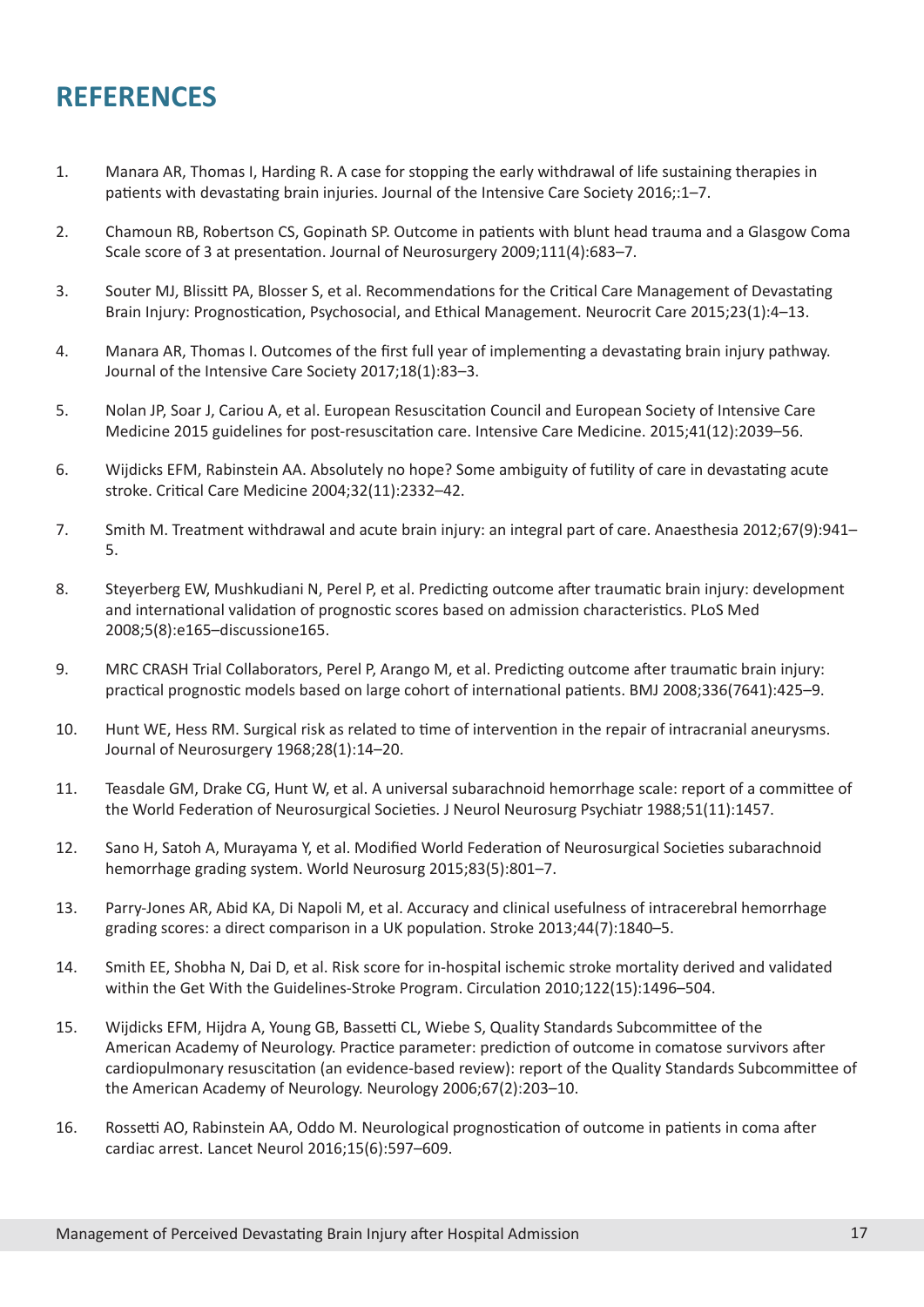- 17. Harrison DA, Griggs KA, Prabhu G, et al. External Validation and Recalibration of Risk Prediction Models for Acute Traumatic Brain Injury among Critically Ill Adult Patients in the United Kingdom. J Neurotrauma 2015;32(19):1522–37.
- 18. Elmer J, Rittenberger JC, Faro J, et al. Clinically distinct electroencephalographic phenotypes of early myoclonus after cardiac arrest. Ann Neurol 2016;80(2):175–84.
- 19. Balestreri M, Czosnyka M, Chatfield DA, et al. Predictive value of Glasgow Coma Scale after brain trauma: change in trend over the past ten years. J Neurol Neurosurg Psychiatr 2004;75(1):161–2.
- 20. Sandroni C, Cariou A, Cavallaro F, et al. Prognostication in comatose survivors of cardiac arrest: An advisory statement from the European Resuscitation Council and the European Society of Intensive Care Medicine. Resuscitation 2014;85(12):1779–89.
- 21. Honeybul S, Ho KM, Lind CRP, Gillett GR. Validation of the CRASH model in the prediction of 18-month mortality and unfavorable outcome in severe traumatic brain injury requiring decompressive craniectomy. Journal of Neurosurgery 2014;120(5):1131–7.
- 22. van Houwelingen RC, Luijckx G-J, Mazuri A, Bokkers RPH, Eshghi OS, Uyttenboogaart M. Safety and Outcome of Intra-Arterial Treatment for Basilar Artery Occlusion. JAMA Neurol 2016;
- 23. Thompson HJ, Rivara FP, Jurkovich GJ, Wang J, Nathens AB, MacKenzie EJ. Evaluation of the effect of intensity of care on mortality after traumatic brain injury. Critical Care Medicine 2008;36(1):282–90.
- 24. Hemphill JC, Newman J, Zhao S, Johnston SC. Hospital Usage of Early Do-Not-Resuscitate Orders and Outcome After Intracerebral Hemorrhage. Stroke 2004;35(5):1130–4.
- 25. Becker KJ, Baxter AB, Cohen WA, et al. Withdrawal of support in intracerebral hemorrhage may lead to selffulfilling prophecies. Neurology 2001;56(6):766–72.
- 26. Ho KM, Honeybul S, Litton E. Delayed neurological recovery after decompressive craniectomy for severe nonpenetrating traumatic brain injury\*. Critical Care Medicine 2011;39(11):2495–500.
- 27. Helft PR, Siegler M, Lantos J. The rise and fall of the futility movement. N Engl J Med 2000;343(4):293–6.
- 28. Honeybul S, Gillett GR, Ho KM. Uncertainty, conflict and consent: revisiting the futility debate in neurotrauma. Acta Neurochir (Wien) 2016;158(7):1251–7.
- 29. Holloway RG, Quill TE. Treatment decisions after brain injury--tensions among quality, preference, and cost. N Engl J Med 2010;362(19):1757–9.
- 30. Wilby MJ, Sharp M, Whitfield PC, Hutchinson PJ, Menon DK, Kirkpatrick PJ. Cost-effective outcome for treating poor-grade subarachnoid hemorrhage. Stroke 2003;34(10):2508–11.
- 31. Lerch C, Yonekawa Y, Muroi C, Bjeljac M, Keller E. Specialized neurocritical care, severity grade, and outcome of patients with aneurysmal subarachnoid hemorrhage. Neurocrit Care 2006;5(2):85–92.
- 32. Dinsmore J. Traumatic brain injury: an evidence-based review of management. Contin Educ Anaesth Crit Care Pain 2013;13(6):189–95.
- 33. Manara A. Bespoke End-of-Life Decision Making in ICU. Critical Care Medicine 2015;43(4):909–10.
- 34. Thompson BT, Cox PN, Antonelli M, et al. Challenges in End-of-Life Care in the ICU: Statement of the 5th International Consensus Conference in Critical Care: Brussels, Belgium, April 2003: Executive Summary. Critical Care Medicine 2004;32(8):1781–4.